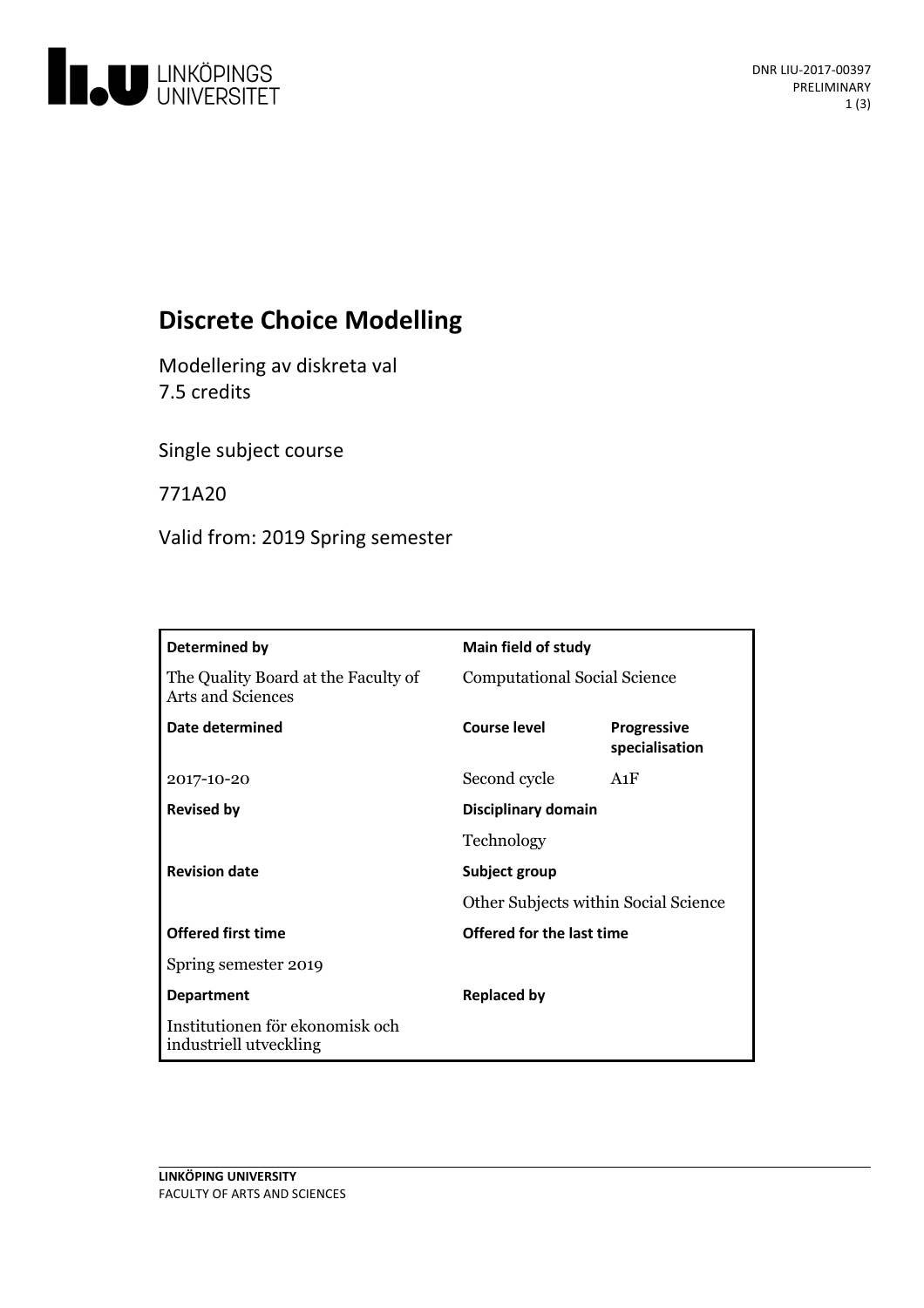#### Entry requirements

- 180 ECTS credits passed including 90 ECTS credits in one of the following subject areas: social- and natural sciences, engineering, statistics, or mathematics
- 15 ECTS credits in statistics, computer science, mathematics, or equivalent at advanced level
- English corresponding to the level of English in Swedish upper secondary education (Engelska 6) Exemption from Swedish

# Intended learning outcomes

After completion of the course, the student should on an advanced level be able to:

- Describe which models are suitable for specific applications;
- Identify problems most suitably modeled with discrete choice models;
- Develop appropriate discrete choice model specifications;
- Create appropriate data structures for estimating discrete choice models;
- Critically review and interpret model results of statistically complex discrete selection models,<br>• Use statistical software to estimate discrete choice models and interpret and
- analyze results.

### Course content

This course enables students to perform their own empirical research using discrete choice methods. Students learn how to create discrete choice datasets, estimate discrete choice models, including binomial, multinomial, and conditional logistic regression, and interpret model output. The focus will be on the practical aspects of modeling. During intensive computer labs, hands on experience will be provided using real data drawn from examples in the areas of consumer choice, migration, and labor market mobility. More advanced models for handling panel data and unobservable heterogeneity, as well as identification of latent groups will be examined and deployed. Applications to counterfactual and agent-based simulation will also be explored during lab sessions.

# Teaching and working methods

The teaching consists of lectures, readings, computor labs and seminars. Homework and independent studies are <sup>a</sup> necessary complement to the course.

Language of instruction: English